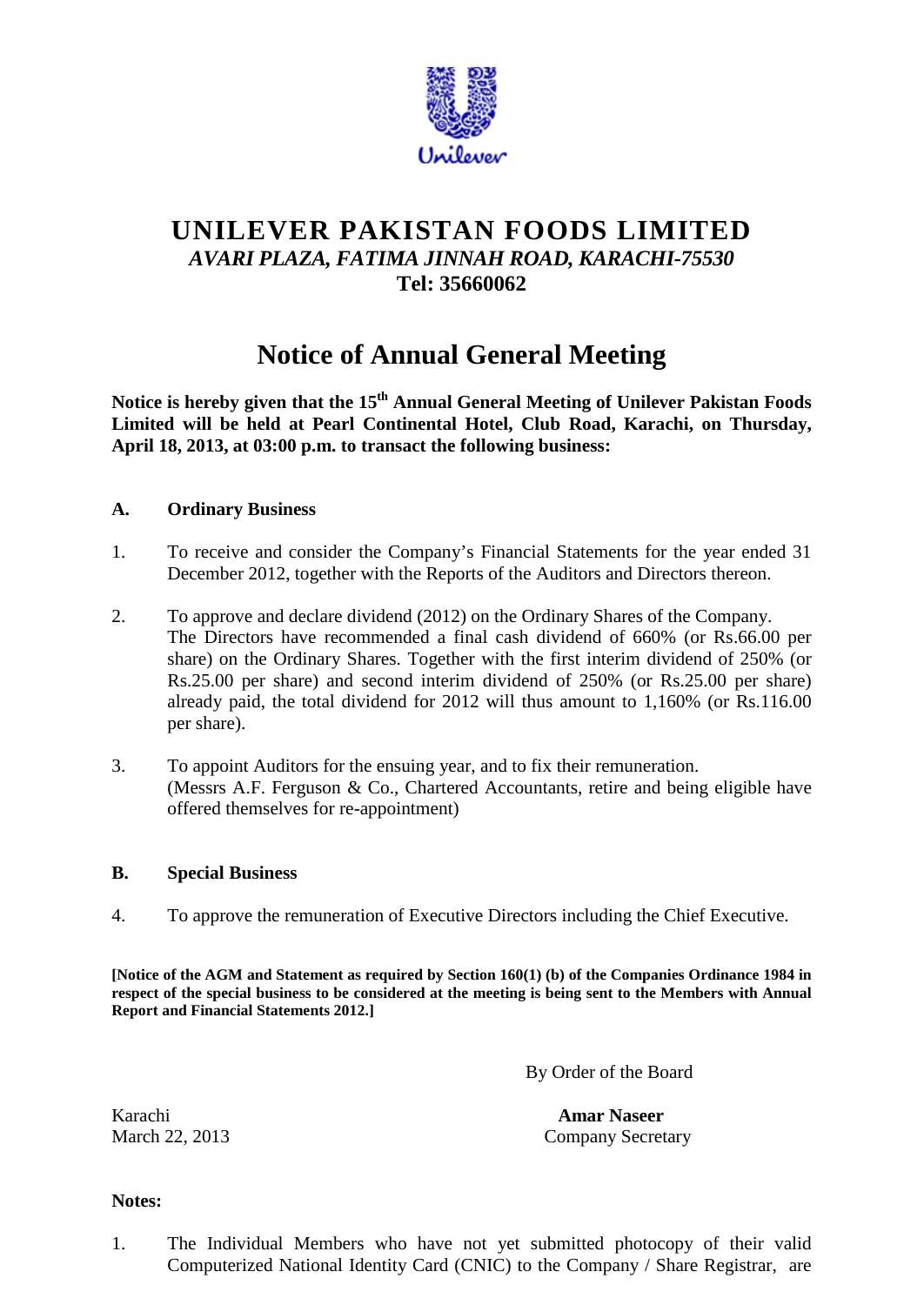once again reminded to send the same at the earliest directly to Company's Share Registrar, M/s Famco Associates (Private) Limited, State Life Building, 1-A, 1<sup>st</sup> Floor, I.I. Chundrigar Road Karachi. The Corporate Entities are requested to provide their National Tax Number (NTN). Please give Folio Number with the copy of CNIC / NTN details. Reference is also made to the Securities and Exchange Commission of Pakistan (SECP) Notifications SRO 779 (I) dated August 18, 2011, and SRO 831 (I) 2012 dated July 05, 2012, which mandates that the dividend warrants should bear CNIC number of the registered member or the authorized person, except in case of minor(s) and corporate members.

- 2. Share Transfer Books will be closed from April 12, 2013 to April 18, 2013 (both days inclusive) when no transfer of shares will be accepted for registration. Transfers in good order, received at the office of Company's Share Registrar M/s Famco Associates (Private) Limited,  $1<sup>st</sup>$  Floor, State Life Building No. 1-A, I.I. Chundrigar Road, Karachi-74000 by the close of the Business on April 11, 2013 will be treated in time for the purpose of payment of Final Dividend to the transferees.
- 3. All Members / Shareholders are entitled to attend and vote at the meeting. A Member may appoint a proxy who need not be a Member of the Company.
- 4. Duly completed instrument of proxy, and the other authority under which it is signed, or a notarially certified copy thereof, must be lodged with the Company Secretary at the Company's Registered Office (1<sup>st</sup> Floor, Avari Plaza, Fatima Jinnah Road, Karachi) at least 48 hours before the time of the meeting.
- 5. Any change of address of Members should be immediately notified to the Company's Share Registrars, M/s Famco Associates (Private) Limited, State Life Building 1-A (1st Floor), I. I. Chundrigar Road, Karachi.

CDC Account Holders will further have to follow the under-mentioned guidelines as laid down by the Securities and Exchange Commission of Pakistan:

### **A. For Attending the Meeting:**

- i) In case of individuals, the account holder or sub-account holder and / or the person whose securities are in group account and their registration details are uploaded as per the Regulations, shall authenticate his / her identity by showing his / her original Computerised National Identity Card (CNIC) or original passport at the time of attending the meeting.
- ii) In case of corporate entity, the Board of Directors' resolution/power of attorney with specimen signature of the nominee shall be produced (unless it has been provided earlier) at the time of the meeting.

#### **B. For Appointing Proxies:**

- i) In case of individuals, the account holder or sub-account holder and/or the person whose securities are in group account and their registration details are uploaded as per the Regulations, shall submit the proxy form accordingly.
- ii) The proxy form shall be witnessed by two persons whose names, addresses and CNIC numbers shall be mentioned on the form.
- iii) Attested copies of CNIC or the passport of the beneficial owners and the proxy shall be furnished with the proxy form.